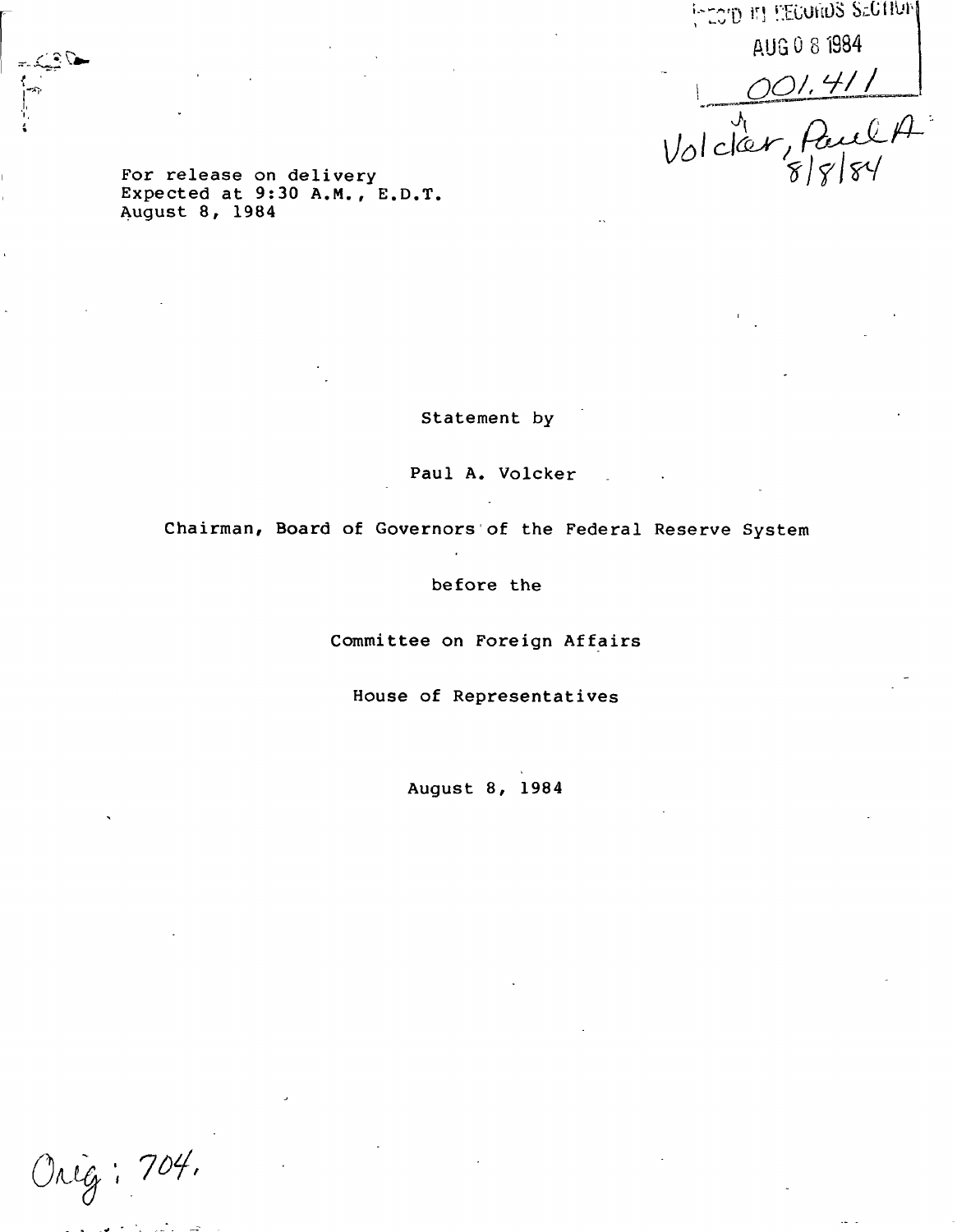**I am pleased to have this opportunity to review with you the international debt situation.**

**It is a large and complicated problem that must be effectively managed — managed in our own immediate economic interest in maintaining the domestic and international financial stability necessary to support our own growth, and managed in our broader interest of the economic growth, the political stability and the democratic evolution of the developing world.**

**For reasons I will touch upon later, the solutions, in my judgment, are not likely to be found in some grand new initiative or in a single "across-the-board" approach culminating in intergovernmental negotiations among borrowing and lending countries. Rather, the effort has required, and will continue to require, cooperative and imaginative efforts by all the affected parties to deal with the particular problems and needs of particular borrowing countries.**

**Certainly, there are and will be important common elements in those country-by-country approaches. The policies of these countries themselves are always crucial. The major commercial banks around the world, which are the major lenders and have so much at stake, need to concert their approaches. The international financial institutions — with the International Monetary Fund initially in the lead, but with the. World Bank potentially playing an increasingly critical role — provide a focus for. leadership and coordination. And none of that will, work effectively without the understanding and support of national governments ..— and most of all that of the United States.**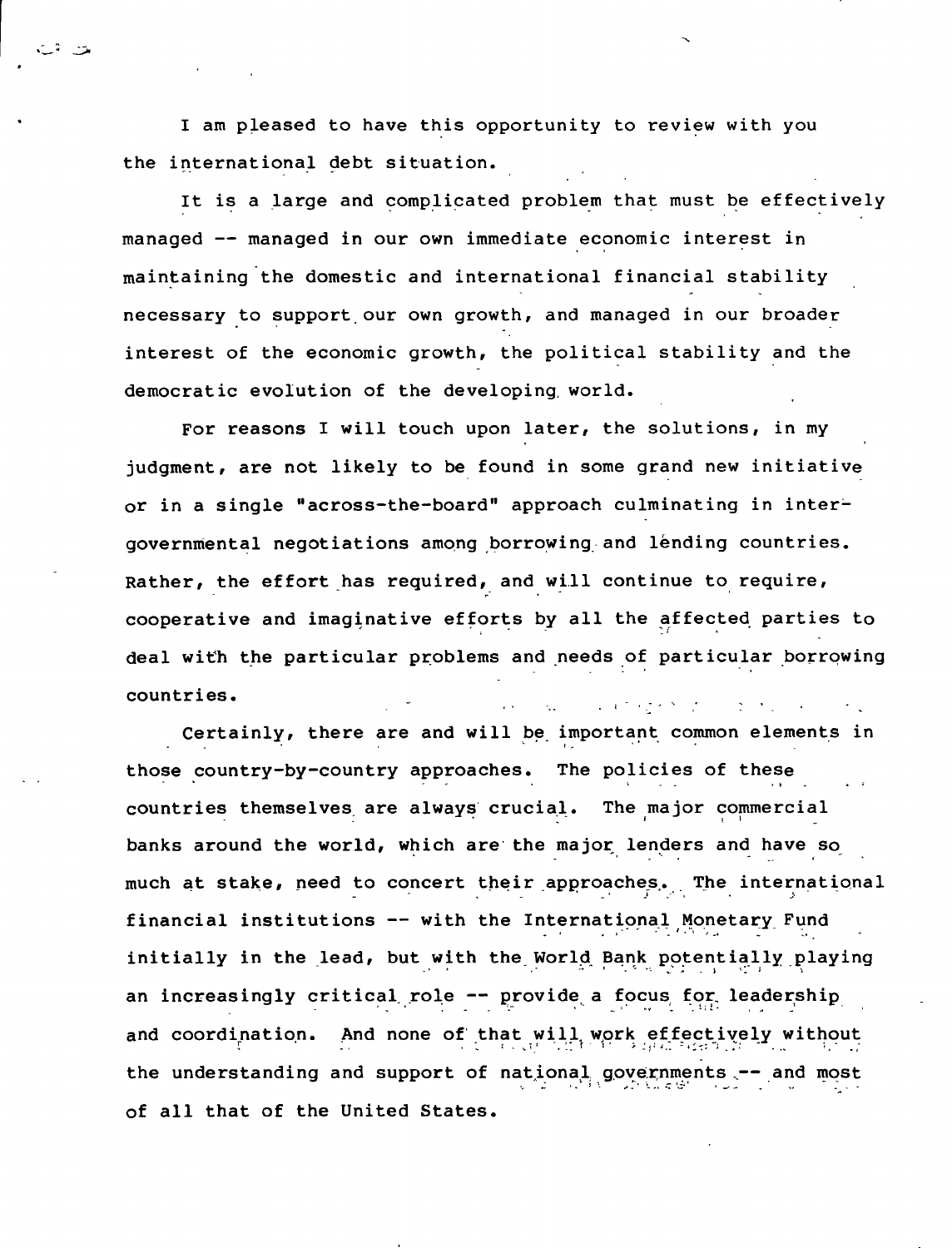**As all of that implies, we face not so much a "crisis" that can tie dealt with by a single master stroke, but rather a continuing hard-slogging effort to contain the strains and to manage a return to "normalcy" over a period of time extending certainly for several more years ahead. In that context, the main danger may, in fact, be a human tendency to procrastinate, to relax the necessary effort, and to fail to maintain the high level of cooperation among parties with disparate particular interests, despite the overwhelming common interest in an orderly resolution. That danger can be avoided. I believe the problem is manageable. And I also believe that your interest and your inquiries can help assure that result.**

**I will not burden you with reviewing the origins of the debt problem which by now I believe are well known — the successive oil price disturbances, overly enthusiastic borrowing and lending policies fostered in substantial part by an inflationary environment and inflationary expectations, failure to encourage and attract more direct investment from abroad in developing countries, and the related undermining of the confidence of those with capital ^ - - - within the borrowing countries. World recession and higher interest rates helped account for the timing arid extent of the difficulties, but, with the benefit of hindsight, unsustainable trends had emerged well before that time.**

**Suffice it to say there are lessons here for all of us for the future. But I want to concentrate today on assessing the nature and dimensions of the problem and the more immediate approaches for dealing with it.**

S. Bas

**- 2 -**

ن ن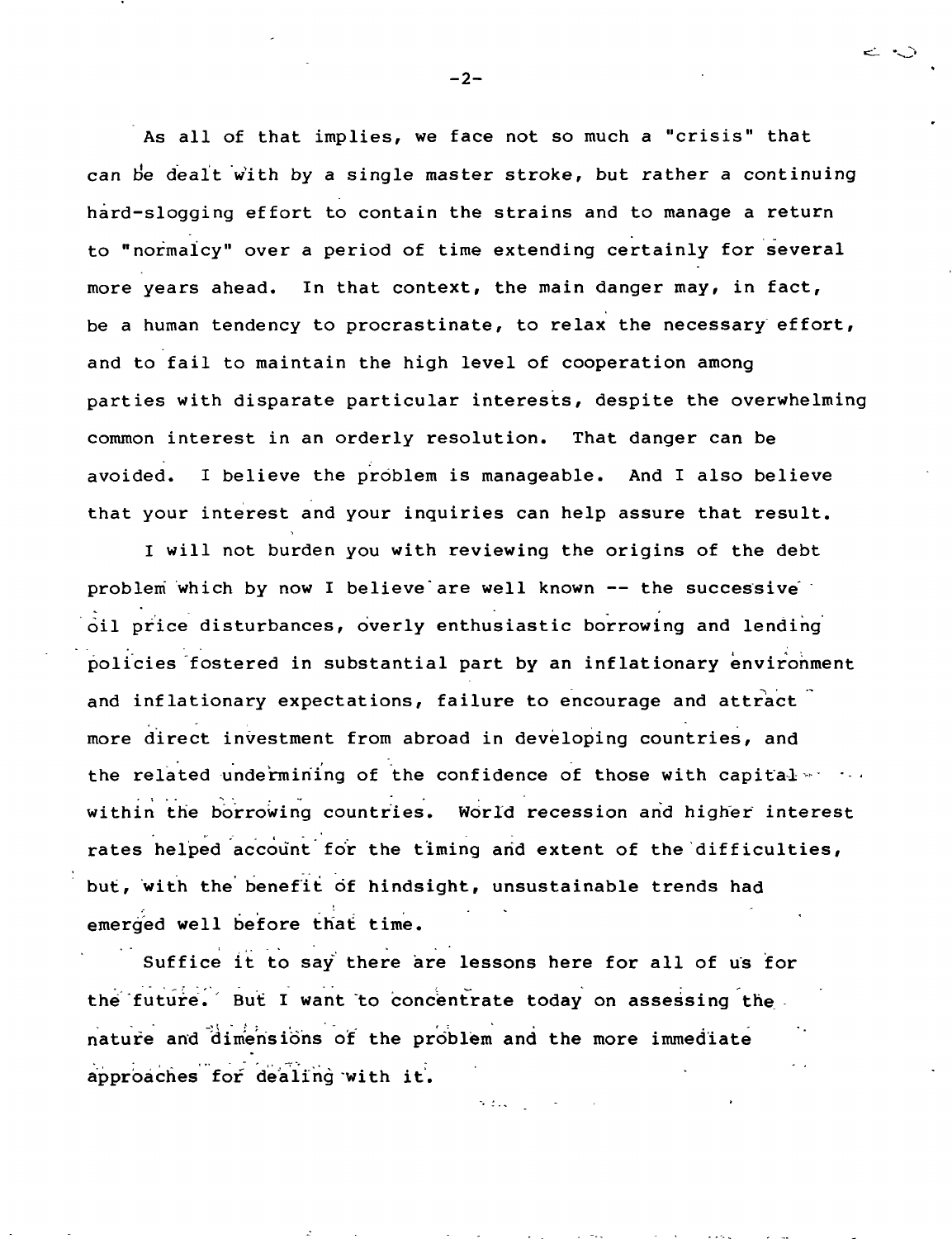## **The Extent of the Debt-Servicing Problems**

.c.

**In assessing the debt problems, I would first point out they; do not uniformly impact developing countries as a whole. Many of the larger developing countries in Asia — including those that are major borrowers from banks (for instance, South Korea and Taiwan) — have continued to meet fully and on schedule their debt-servicing obligations; financial markets remain open to them, and growth has continued at a rapid rate. Their ability to achieve and maintain high rates of export sales has been a major factor of strength.**

**At the other end of the spectrum, most of the poorest of the developing countries, concentrated on the African continent, have been less affected by the slowing in international bank lending for the simple reason that these countries had never been able to borrow sizable amounts and had not become dependent on external private sources of credit. They do have severe development problems, and a few of them had failed to maintain debt service years before the more general problem arose. But the financial exposure of private lenders is limited.**

**The debt-servicing problems of more general import have been mainly concentrated in Latin America, among several East European countries, and in Nigeria and the Philippines. Among developing countries, these have generally had relatively higher incomes and they typically had experienced rapid growth during much of the 1960s and 1970s. While in varying degrees, these countries have faced — and are continuing to face — severe external payments**

 $-3-$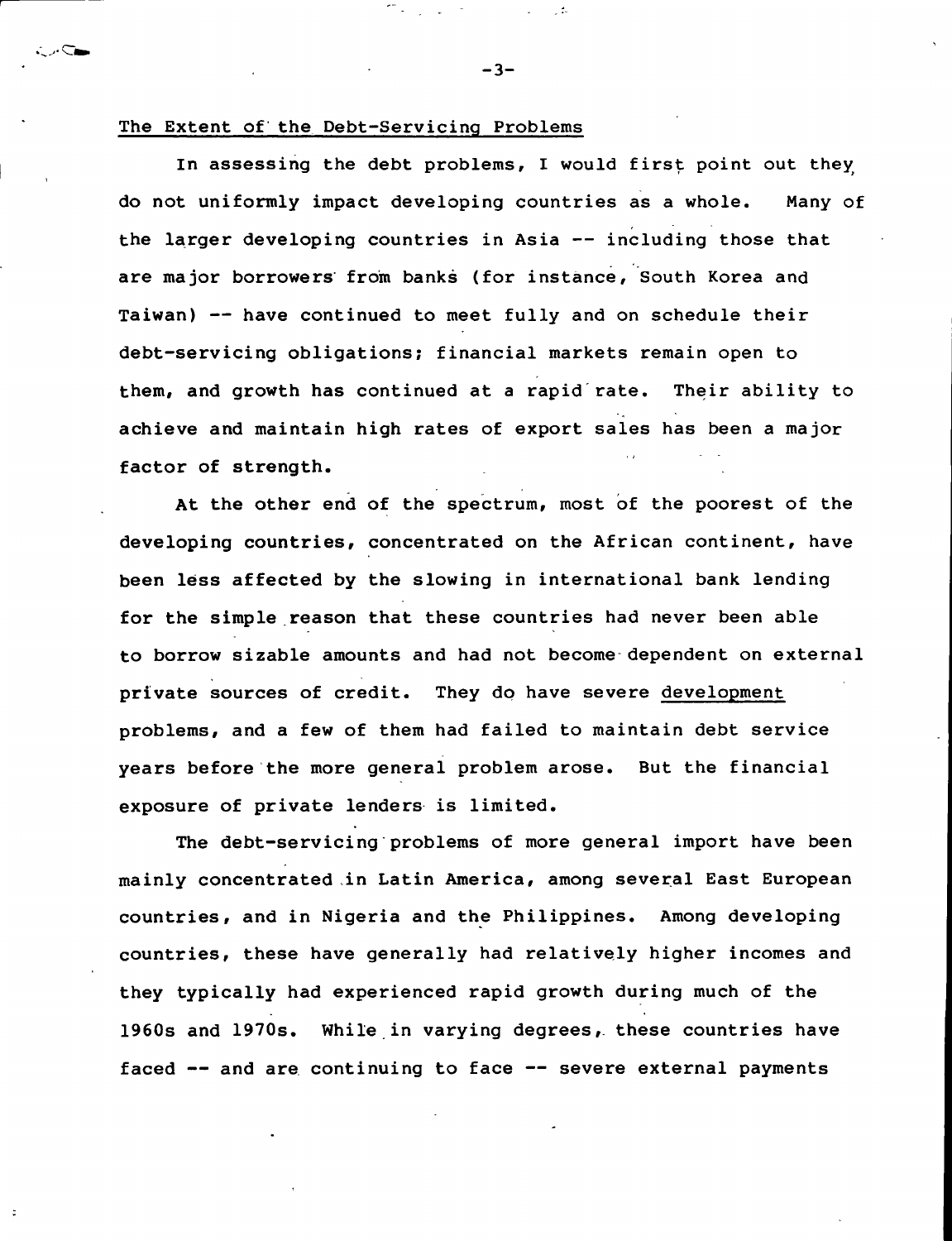**difficulties, they also have diverse needs and capabilities. Some, for instance, are large oil exporters; others are heavily dependent on imports of energy. Some have a sizable manufacturing base ,, while others are more dependent on agriculture or mining. Their internal economic approaches and problems differ, so that even within this group of countries faced with large external debts, a pragmatic and flexible case-by-case approach has evolved toward dealing with them.**

**That approach has relied on several common elements:**

**Adjustment by Borrowing Countries**

**Over-extended developing countries have recognized the need to reduce external financing requirements and to improve economic management and incentives internally to restore a base for sustained growth.**

**— Continued Lending by Commercial Banks**

**In the process of restoring and maintaining orderly debt servicing, current maturities need to be extended and some new money — typically in diminishing amounts may need to be provided as the internal adjustments are made. In disturbed circumstances, these arrangements involve negotiations affecting virtually all bank lenders.**

## **— Expanded Role of the International Monetary Fund**

**Thirty-six countries are currently operating with IMF-arranged and IMF-monitored stabilization programs. ' The IMF also has helped in coordinating financial resources from banks and official sources to cover financing requirements** of debtor countries. **operate on this scale has been strengthened by the implementation last year of the quota increase and the enlargement of the General Arrangements to Borrow.**

## **— Official Bilateral and Multilateral Assistance**

**An expansion of official export credits and other forms of official assistance has been essential in helping cover the financial needs of a number of debtor countries. Multilateral and regional lending institutions also have redirected some of their activities to help cover the financial requirements of borrowing countries.**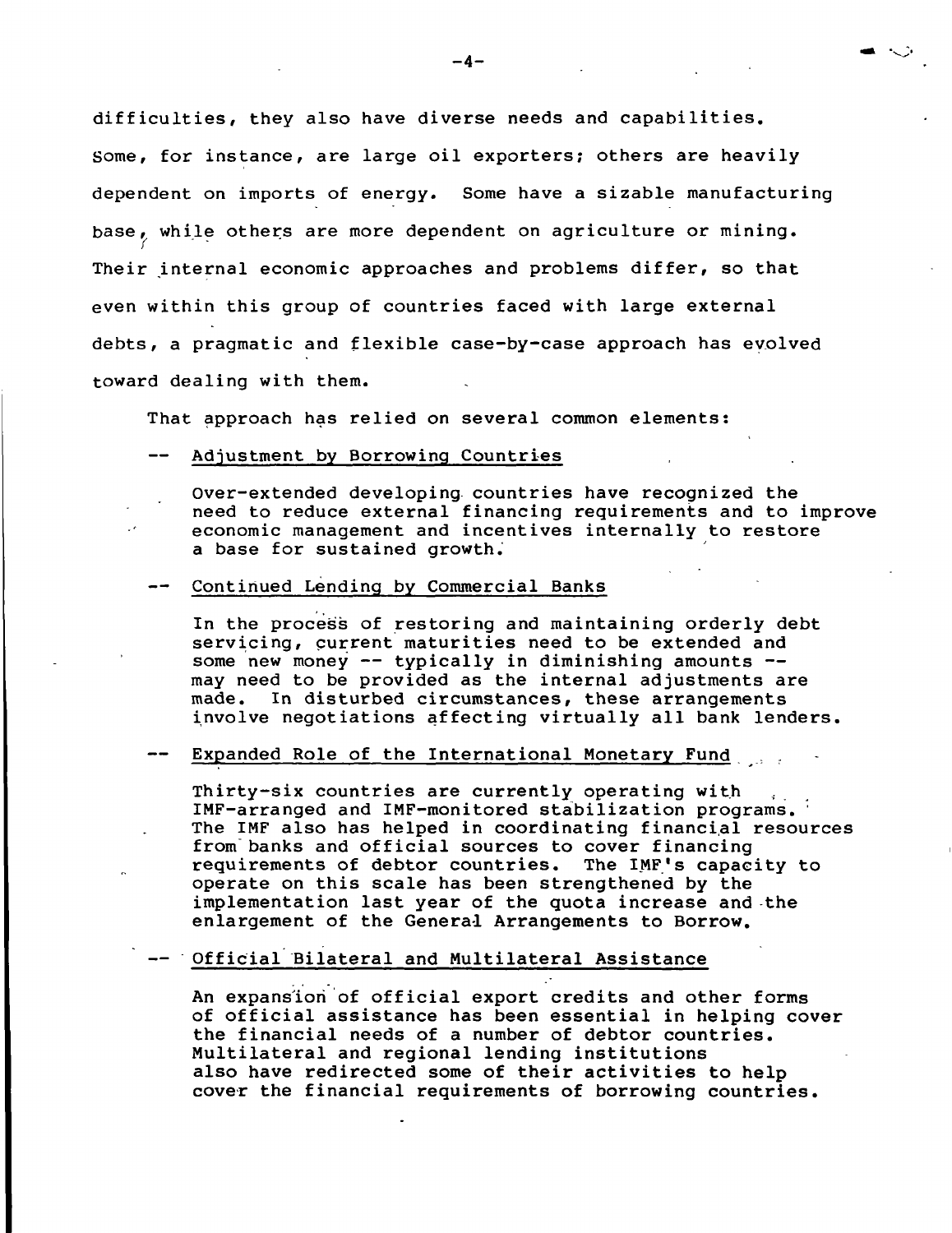**Before bank and IMF resources come on stream, governments and central banks (sometimes under the aegis of the Bank for International Settlements) occasionally have found it necessary to provide short-term bridge financing.**

## **— Sustained Non-Inflationary World Economic Recovery**

**Growing markets for exports are essential over time to enable borrowing countries to restore balance to their international accounts. The strong recovery of the United States has been especially helpful in this regard; recovery in some other industrial countries appears to be on the way and will broaden the markets for developing-country exports. The maintenance of a free and open trading system is essential if the borrowin countries are to expand their'exports.**

**As these approaches imply, debtor countries, commercial, banks industrial countries, and international institutions must be willing to work closely together to deal with a problem beyond the capacity of any of those parties individually. In other words, an extraordinary continuing effort in international cooperation, among countries and official institutions, and. between borrowers and private lenders, has been and will continue to be required. The Adjustment Path of Borrowing Countries**

**The core of any successful effort lies in the adjustment actions of the borrowing countries themselves —al l else rests on the perception and the reality of their own efforts to rebuild a base for sustained growth with reduced reliance on external funds. In most cases, those actions have been framed in cooperation with, and have received the financial support of, the International Monetary Fund, and that has been a crucial ingredient in building further financial support.**  $\mathbf{u}$ and the problem of the state of

**The results thus far of the adjustment efforts by some of the most important borrowing countries have been encouraging. In**

. AC.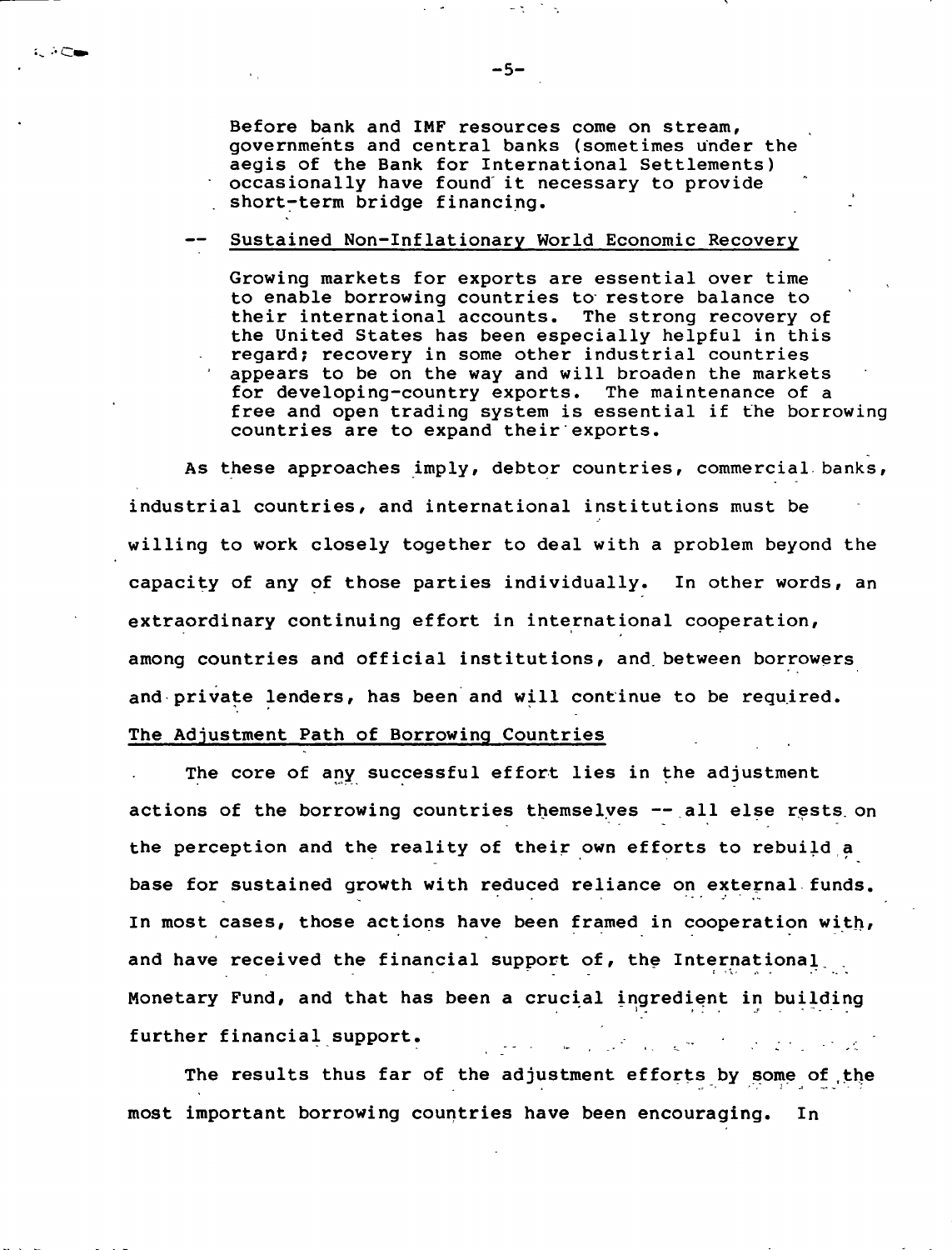**Mexico, Brazil, and Venezuela, for example, budget deficits are being sharply.reduced by 4 percent or more of the GNP in a single year — the equivalent of moving the U.S. budget deficit from its -present position into balance or surplus in one fell swoop. Other measures, including restraint on money growth, have been taken to bring domestic demand more in line with domestic capacity and to reduce inflationary pressures. In order to correct external deficits and long-standing distortions in relative prices at home, borrowing countries have allowed sharp depreciation of their currencies and reduced subsidies, at the expense of higher prices of important goods and services.**

**In the midst of that difficult process, a number of countries have, perhaps inevitably, experienced a sharp contraction in economic activity. But those countries that responded promptly to their balance of payments and debt-servicing problems with comprehensive adjustment programs do show substantial improvement in their external positions; Now, some signs of a resumption of growth are-appearing. At the same time, the challenge remains-to restore growth over time in a manner consistent with a more limited availability of foreign bank" financing.**

**The results of adjustment efforts adopted by borrowing 'countries in the aggregate have been impressive. The combined current account deficit of the non-OPEC developing countries was almost cut in half between 1981 and 1983. The reduction in the deficits of 10 major borrowing countries, most of whom have 'experienced :idebt-servicing difficulties, has been even larger —**

al conquestion &  $\lesssim 20$ 

 $-6-$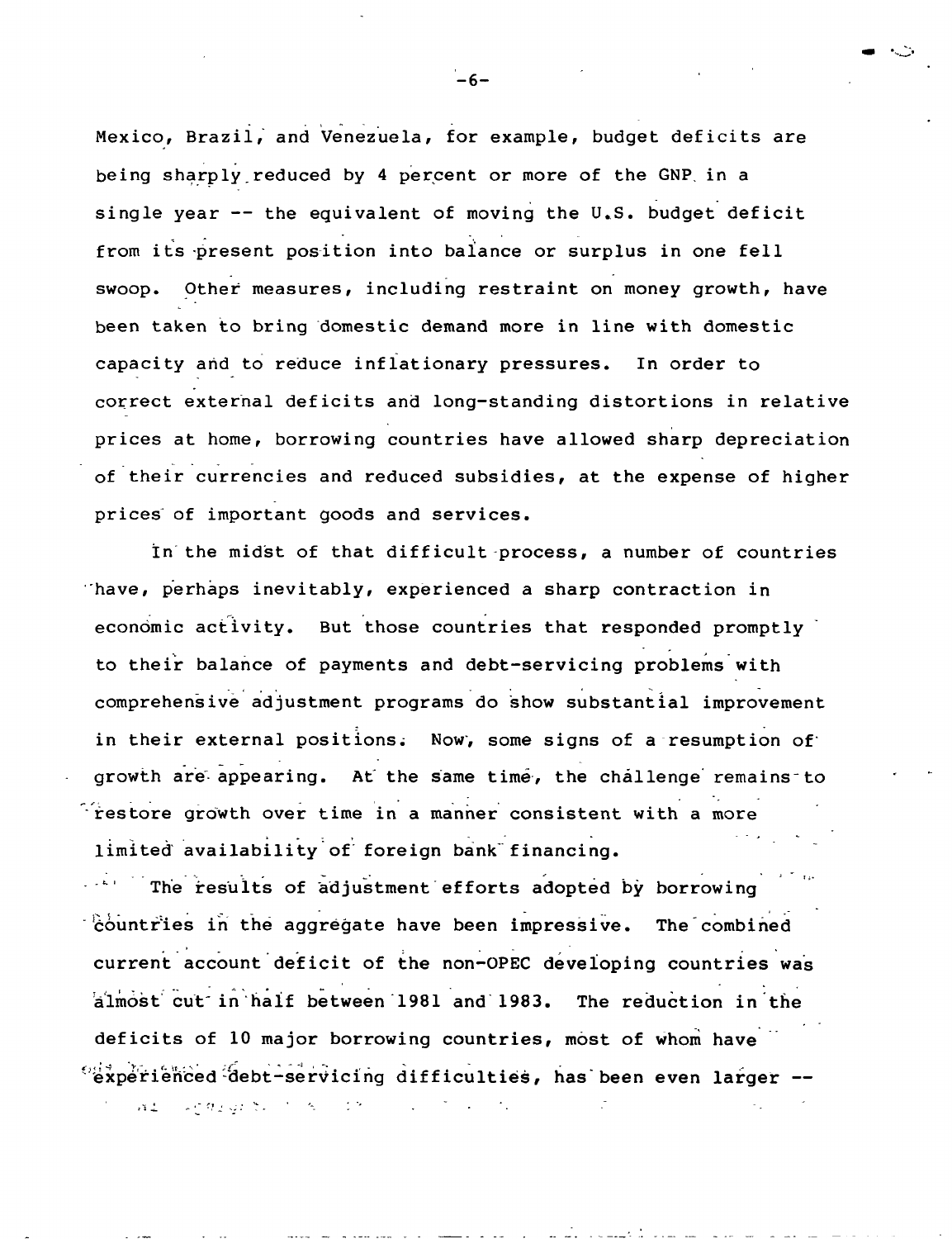**from some \$46 billion in 19.81 to about \$16 billion in 1983. (See Table 1.) Some further progress is taking place this year.**

**Some key debtor countries — Mexico and Venezuela in Latin America, 'Yugoslavia and Hungary in Eastern Europe — have actually moved into current account surplus, notwithstanding their heavy interest payments. In others, notably Brazil, trade surpluses are significantly exceeding expectations, and the remaining current account deficits are smaller than anticipated. Moreover, the payments performance of some of these countries has allowed them to replenish their reserves, which were depleted following the onset of the debt problem.**

**The large trade surpluses being recorded by these countries are a partial counterpart of the enlargement of the U.S. trade deficit. The strength of the U.S. economic recovery and the ^appreciation of the dollar have stimulated U.S. demand for imports, and the weakness of internal demand in many of the major developing countries and the strong dollar have reduced foreign demand for U.S. exports. 7 As a result., the U.S. trade deficit .with Latin American and Asian<sup>1</sup> developing countries nearly doubled between the fourth quarter of 1982 and the second quarter of 1984 (from about \$21.5 billion to nearly \$41 billion). Those countries that., started effective adjustment programs earlier, and have thus been able to-.take advantage of growing markets in the United States and elsewhere, have benefitted most from the factors contributing to-the widening of the U.S. trade deficit.**

**-7-**

المحارقة والمحسب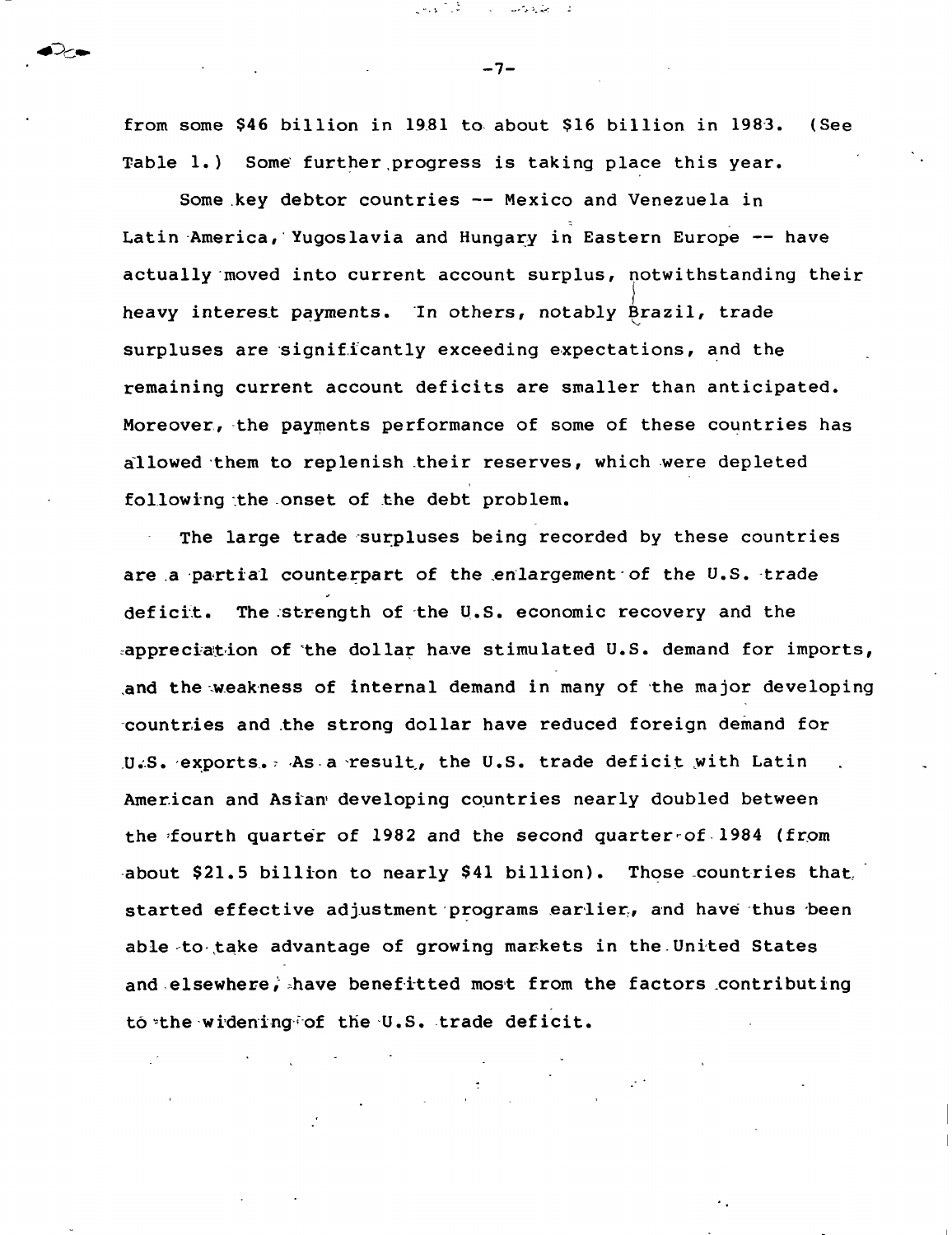**At the same time, I must emphasize that so far a disproportionate. part of the improvement on the external side has come from sharp declines in imports. In fact, imports in a number of countries have dropped to levels inconsistent with growth and development. Over time, both imports and economic activity must expand if the adjustment programs are to be successful, and consistent with social and political stability. Moreover, there are a number of countries that, so far, have not been able to implement effective policies, and related financing and refinancing programs are in abeyance. - 1**

**The difficulties in this area are apparent. Effective measures in practical terms mean strong and politically difficult actions that sometimes must be shaped in the midst of blossoming democratic movements. That implies a need for a high degree of consensus no simple task for those of us who have enjoyed stable democratic governments for many years.**

**In this situation, concern is,often and understandably expressed that^ too much.is expected of these countries by the IMF in shaping its lending programs, by creditor countries or by. banks. But I question whether there can be an easy painless way to restore equilibrium, or whether failure to adjust can be in the basic interest of the borrowing countries themselves.**

**Economic growth in developing countries over a long period <£ ahead, and the prospects for political stability.will be dependent on their ability to participate fully in an interdependent world. In that world, credit-worthiness and credit availability will be precious, for they are essential to support trade and investment.**

**— 8—**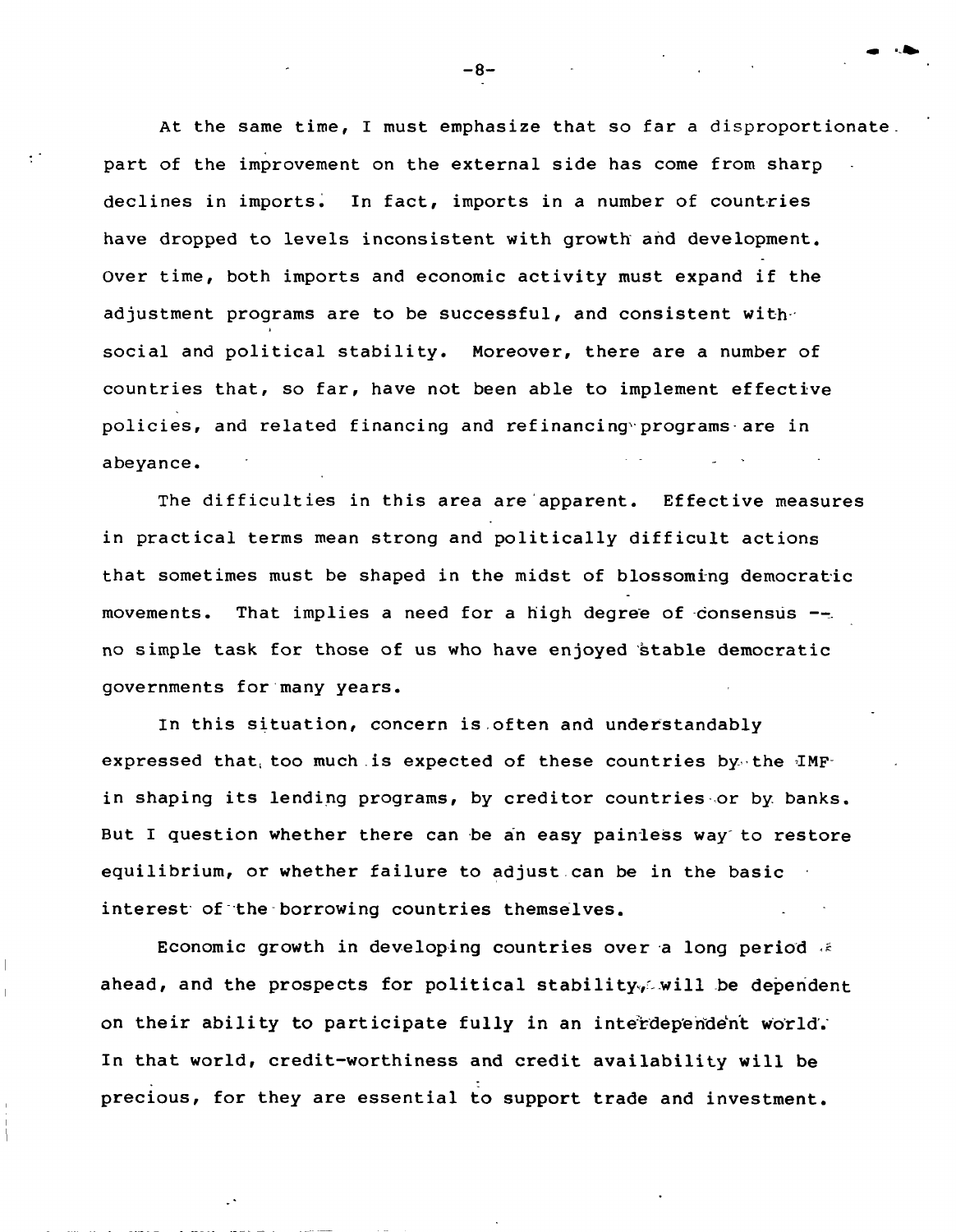**Once lost, those qualities are difficult to restore — and democracy is not likely to flourish in the midst of accelerating inflation and economic isolation.**

**In many of those countries, their excessive debt burdens can be traced in large part to a flight of capital by their own citizens discouraged from investing at home. To me, the ultimate test of a successful economic program will not be whether, at a moment of time, it is acceptable to the IMF or to bank lenders, but whether it, in fact, can restore and maintain the confidence of a nation's own citizens — and whether, as a consequence, its own savings are employed productively at home.**

#### **Threats to Adjustment**

**At the same time, the efforts of the borrowing countries will not be successful without a reasonably favorable economic climate elsewhere. Specifically, prolonged increases in interest rates and increased protectionism in the industrialized world can undermine the best efforts of the borrowers. Higher interest costs directly add to debt service burdens. An unwillingness on the part of industrial countries to-, accept more imports would make it impossible for the borrowing countries to earn the foreign exchange they need to service their debts.**

**Recent changes in these respects are not so significant as to thwart the adjustment process. In fact, to the extent that the higher interest rates are a reflection of the stronger than anticipated U.S. economic growth, the burden is offset to a considerable degree by the higher exports to the United States. Nonetheless, anticipations of further changes have been a**

**- 9 -**

 $\sim$   $\sim$   $^{\prime}$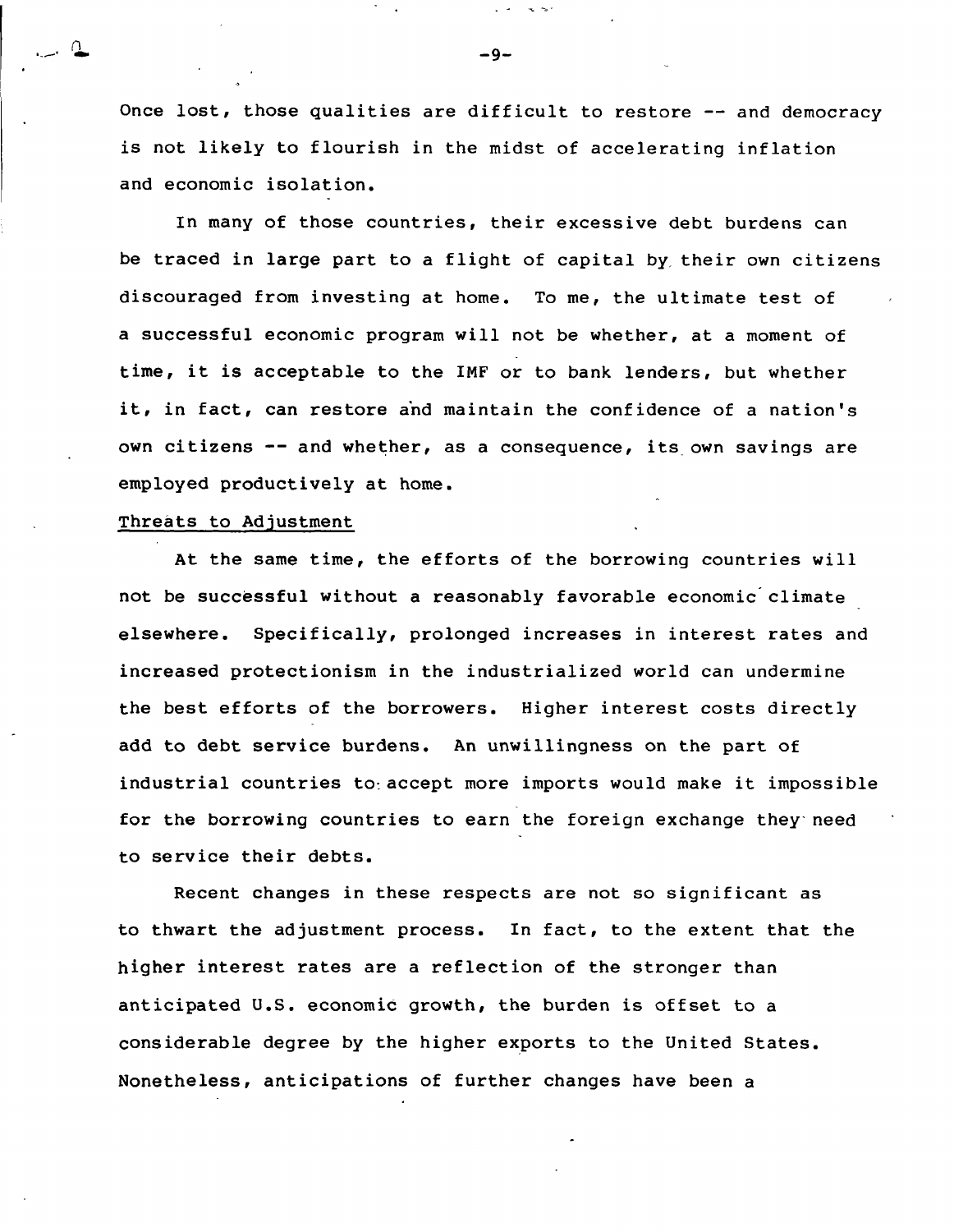**source of considerable uncertainty, tending to undercut the cooperative effort to manage the debt problems in an orderly way.**

**Given our own strong interest in achieving an orderly resolution of the debt problem, these concerns reinforce the urgency of forceful and prompt action by the Congress and the Administration to reach agreement oh ways to reduce the huge budget deficits that have helped keep our interest rates high and indirectly aggravated the deficit in our own trade. Although I understand that these hearings on the international debt situation are not intended to result in legislation, I cannot resist suggesting that further efforts in resolving our budget deficit problem would be the single most important contribution the Congress could make to an easing of international debt problems.**

## **Financing Adjustment and Growth**

**In the near term, the major borrowing countries must, by force of circumstances, bring their current account positions into alignment with a reduced availability of external financing. By the standards of the late 1970s, new bank lending is likely to remain restrained relative to the bank's own capital and assets; a number of banks in the United States and elsewhere will probably be looking to reduce their exposure relative to their capital. The amounts of indebtedness by major borrowing countries and the loans of commercial banks are displayed in Table 2 and 3 attached to this statement. As indicated there, growth of such lending has in fact slowed, and the exposure of banks, relative to assets or capital, has begun to decline marginally. In a context of growth, both in the industrialized and developing world, this relative**

**-10 -**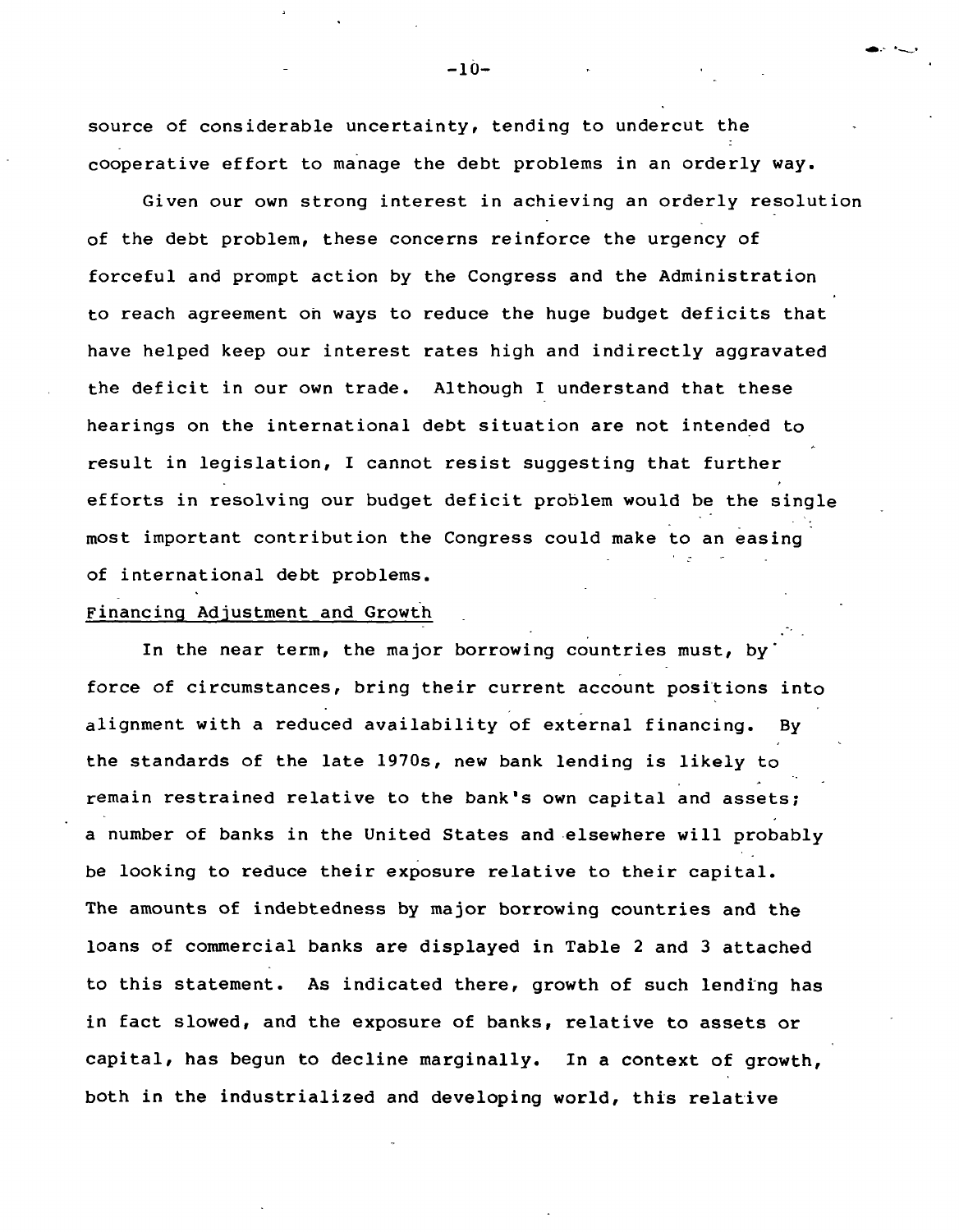**exposure could decline much more significantly, even as the total loans outstanding rise moderately.**

**The financial constraints for the borrowers, and the risks to lenders, would both be reduced by restoration of, and increases in, the flow of direct investment to developing countries. In the light of the financial and economic uncertainties of the past two years, the opposite has happened. This emphasizes the importance of the borrowing countries, as part of a reshaping of their economic policies, to attach priority to approaches that will strengthen confidence in their economic prospects abroad as well as at home. That process inevitably takes time, but it is urgent that it begin. The adjustment programs undertaken are broadly consistent with the need, but much more could be done to deal with specific obstacles to foreign investment.**

**Given smaller inflows of capital from abroad, growth in major borrowing countries of necessity will have to be financed to a greater extent than in the past by internal savings. Stabilization programs designed to curb inflation, to maintain realistic interest and exchange rates, and to eliminate or reduce price distortions are designed to be consistent with that goal. Over time, encouragement of domestic savings and economically rational investment decisions can provide a far sounder base for development than unsustainable amounts of foreign borrowing, important as capital imports may continue to be at the margin.**

**In the best of circumstances, these adjustments could not bear fruit in self-sustaining growth immediately. And, lenders**

**— 11—**

**Section**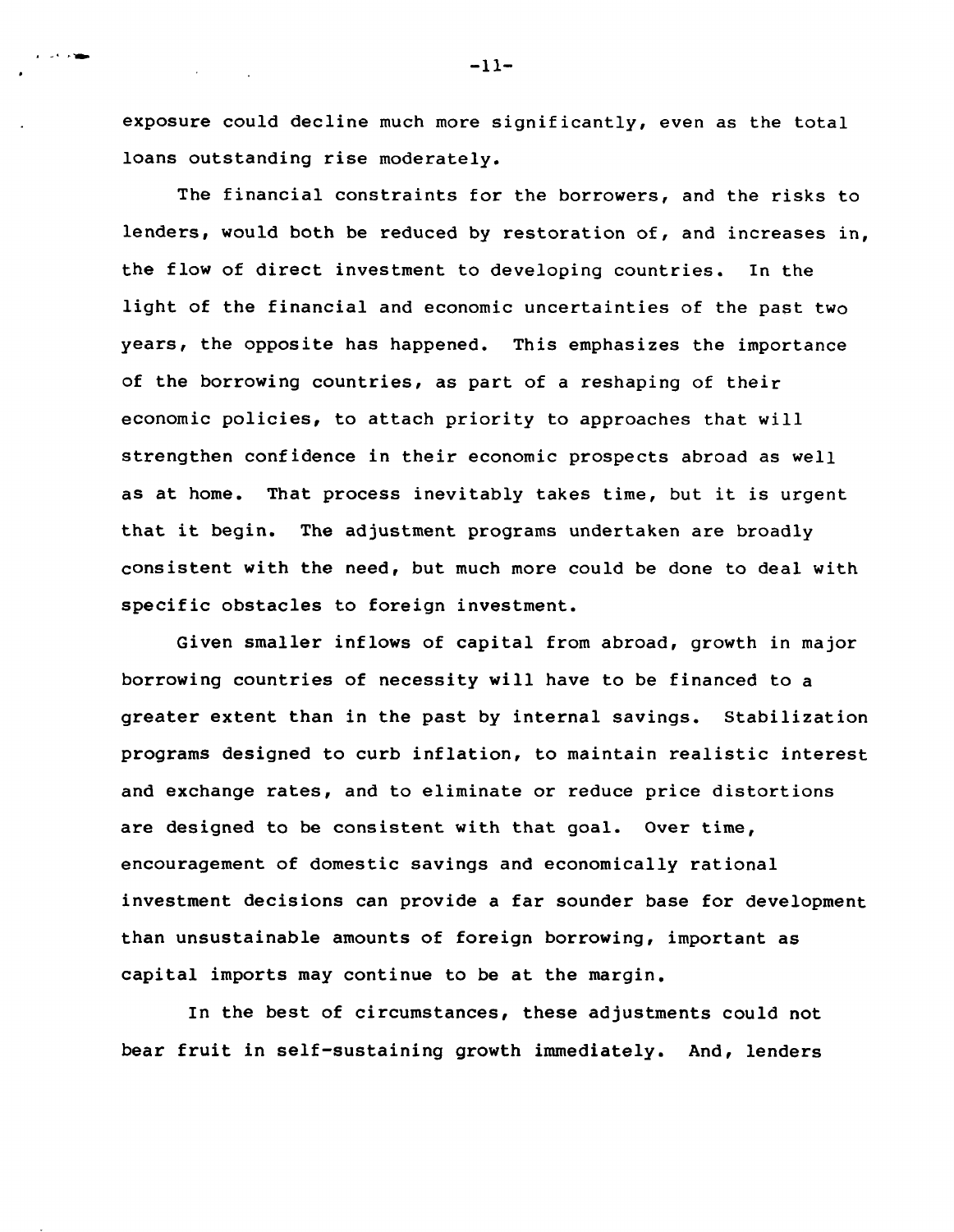**need to appreciate that countries launching an adjustment effort will need financial support from abroad for a time that will not be forthcoming spontaneously — that is by the uncoordinated action of individual banks and countries. Indeed, as debt problems first became apparent, the understandable reaction of individual lenders was to pull back abruptly, under the pressure of directors, accountants, and public opinion suddenly conscious of risks that had not been so apparent only a short while before. But experienced bankers quickly realized that that approach would guarantee precisely the result they feared — that borrowers would in fact be unable to repay so suddenly, their economic futures would be jeopardized, and as a result, the basic value of existing credits would be undermined.**

**By cooperation, and at times with transitional support from governments, central banks and the IMF, a coordinated and constructive approach has been maintained, resting on analysis that extension of old credits — and in a number of cases new credits — can be justified when necessary policies are adopted and long-term debt servicing capacity maintained and enhanced.**

**That kind of approach is not new for bankers; a similar appraisal is necessary when difficulties arise in meeting debt service requirements of domestic business. What is new is the level of complexity when hundreds of lending institutions, various governments, and international institutions are all involved with many differing interests, different accounting and legal systems, and historical lending relationships. The one feature that tends**

**-12 -**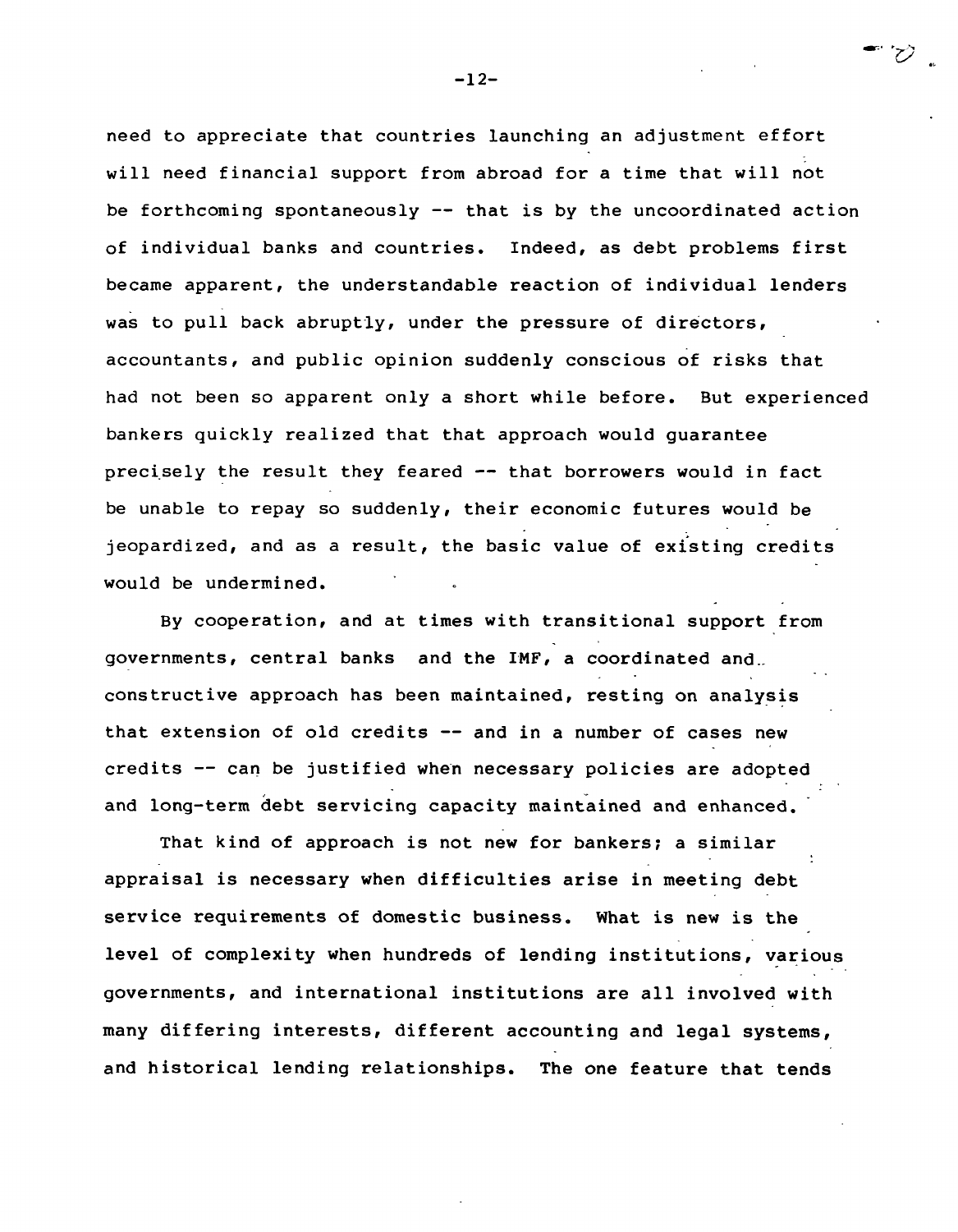**to bind all these efforts together is a common appreciation that the success of the total effort depends on cooperation by all participants. ,And we can now see instances where the adjustment effort and transitional financing appears to be strengthening the basic credit-worthiness of borrowing countries.**

### **A New Phase**

**Indeed, I believe the stage has been set for a new phase in financing programs tailored to the progress and circumstances of individual countries. The bulk of the financing has been, and will continue to be, provided by commercial banks, and is a matter for negotiation by borrowers and lenders. But I am glad to see that, recognizing the progress made by certain countries, the banks are now engaged in negotiations for multi-year restructuring of debts on terms that both reflect the stronger credit-worthiness of individual countries and permit planning on a more assured basis for the future. These arrangements, combined with prudent policies by the lender, can pave the way for meeting any more limited further needs for new money in the years ahead through more normal and spontaneous market processes.**

**All of this seems to me entirely consistent with the conclusions of the recent Economic Summit in London: "in cases where debtor countries are themselves making successful efforts to improve, their position," the Summit participants attached particular importance to "encouraging more extended multi-year rescheduling of commercial debts and standing ready where appropriate to negotiate similarly in respect of debts to governments and government agencies."**

 $-13-$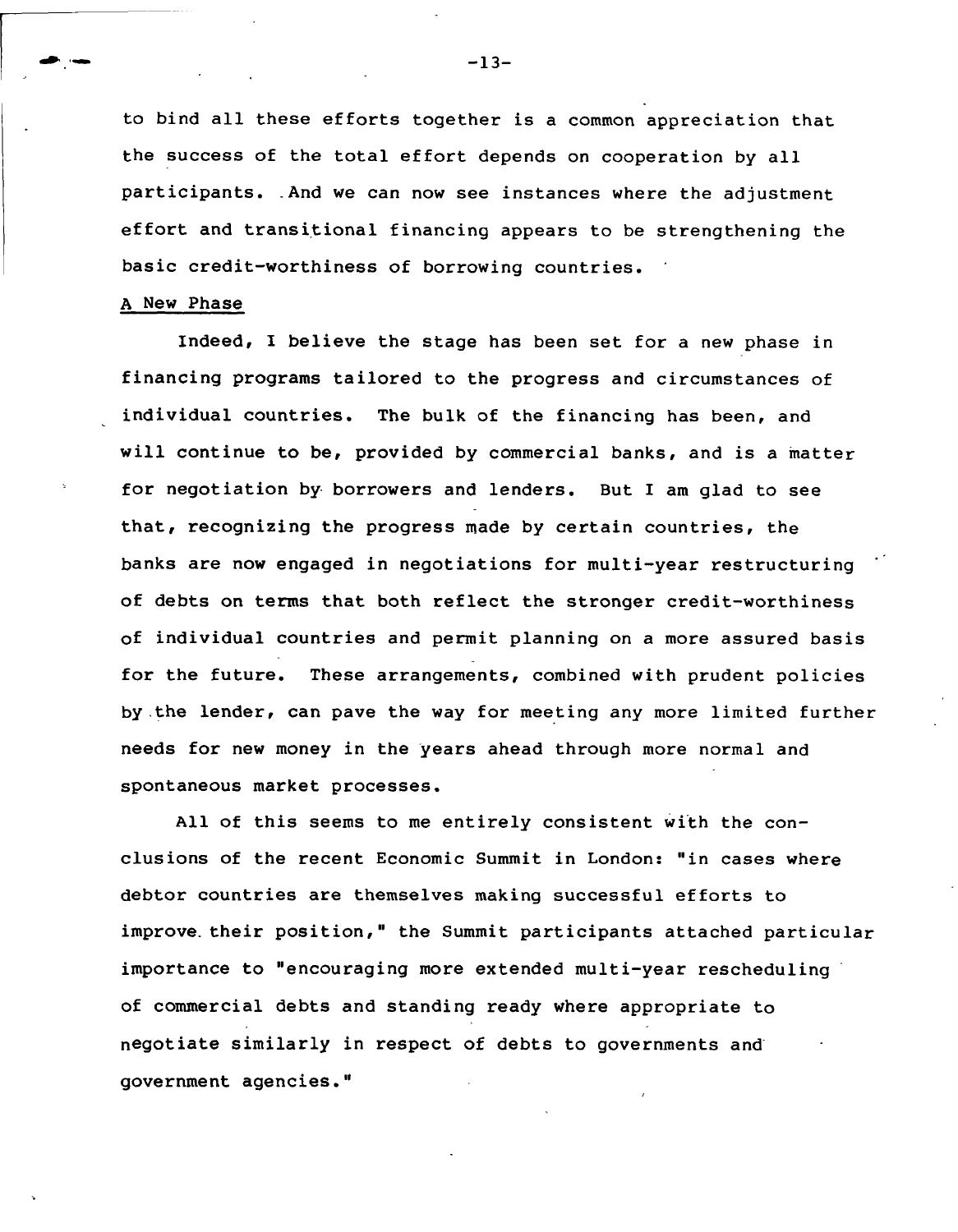**The process of renegotiating the debts to banks has required the resolution of difficult and contentious issues in a financially and politically sensitive environment. In the process, considerable experience has been developed and the effort has become better organized and more orderly. Steering committees act as negotiators and perform a liaison function with the much larger group of lending banks, and better lines of communication have been established.**

**The role of the International Monetary Fund in the loan renegotiation process has been expanded and also has been defined more clearly. The IMF also has improved the flow of its technical information about borrowing countries to lending.banks in a manner that does not appear to have compromised its ongoing relationship with its members. But, as time has passed, shortcomings in the process are also apparent. The new arrangements in a situation in which there could be no "track record" of adjustment, have typically been for relatively short periods, and rates and terms reflected the appreciation of extra risk. One of the dangers has" been that, as the sense of emergency passed, the effort would flag and a sense of frustration about continuing negotiations would impair the effectiveness of the effort.-**

**Now, however, the opportunity has arisen, within the general framework of a case-by-case approach, to take a longer perspective. Growth in the industrialized countries has resumed.. Some important borrowing countries have demonstrated their ability to adjust their external positions arid to encourage**

**— 14—**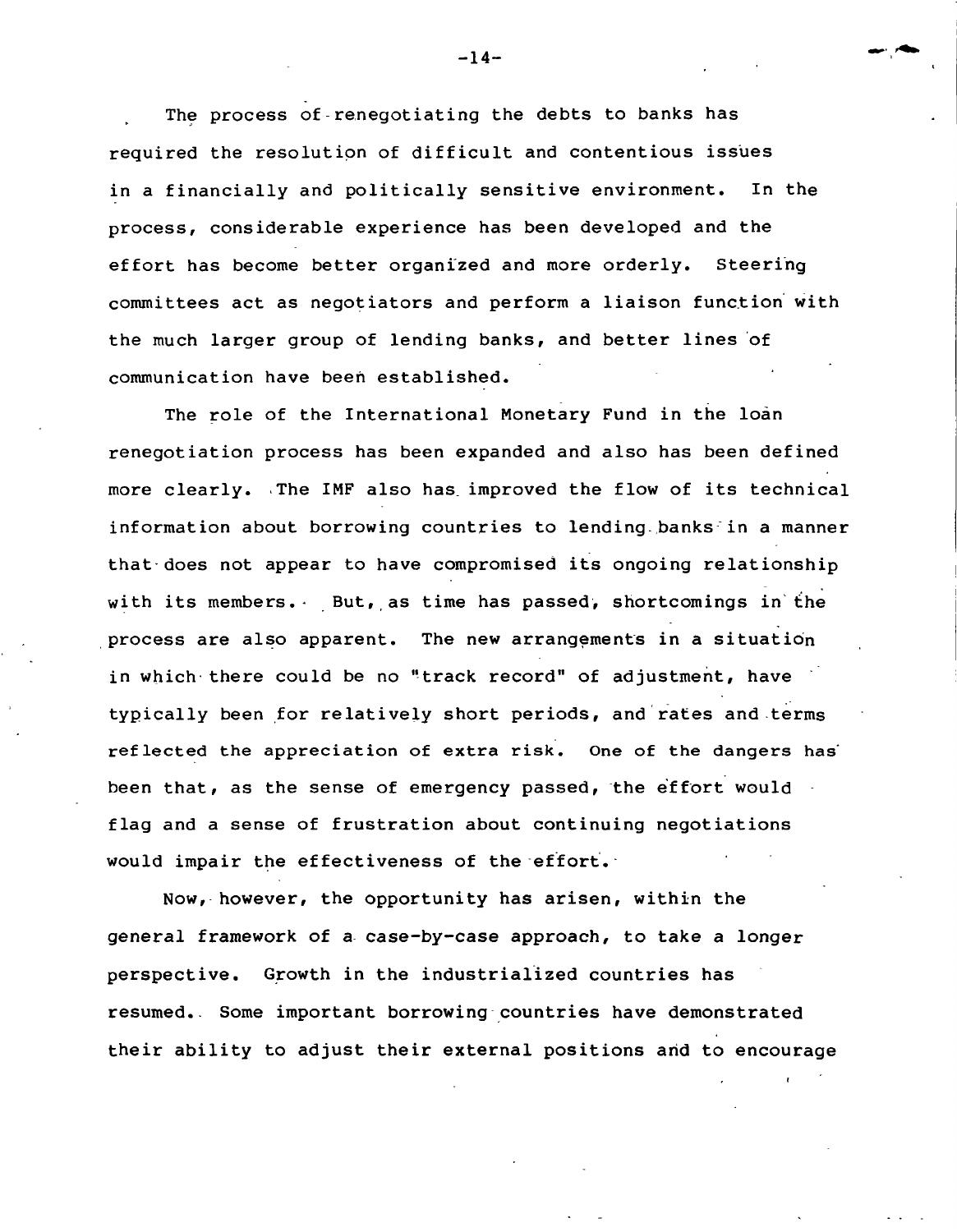**export-led growth. Lenders can recognize that progress in extending maturities and in providing more favorable terms in other respects.**

**As a result, there is an opportunity to move progressively from a "crisis" stage of debt management to longer-term arrangements on reasonable terms. I believe it is critically important that that opportunity be seized.**

**I am aware of the difficulty of conducting negotiations with so many borrowers and many lenders, and so many individual and syndicated-loan agreements involved. There are concerns that each renegotiated loan may be interpreted as a precedent for future agreements where circumstances may not be similar. Lenders or borrowers have particular negotiating objectives that may be difficult to reconcile. But both have clear and overriding incentives to bui-ld on the constructive attitudes and the efforts by important borrowing countries to restore domestic and external stability; Relevant negotiations are underway now with Mexico and Venezuela. I hope they can be concluded shortly. Concluding Observations^**

**In sum, there are grounds for encouragement in the progress that has been made over the past two years in dealing with the international debt problem. The record and the prospects do not justify a sense of despair. But neither do they suggest grounds for.complacency —- the threat to international financial stability remains real, and will need the continuing attention of governments as well 38^ private lenders if it is to be successfully resolved.**

オーリール うわさ ないりょう キーバ 医马蹄子囊 机油油 医腹膜炎 医阿尔伯氏综合征 医前列腺

**-15-**

*f '*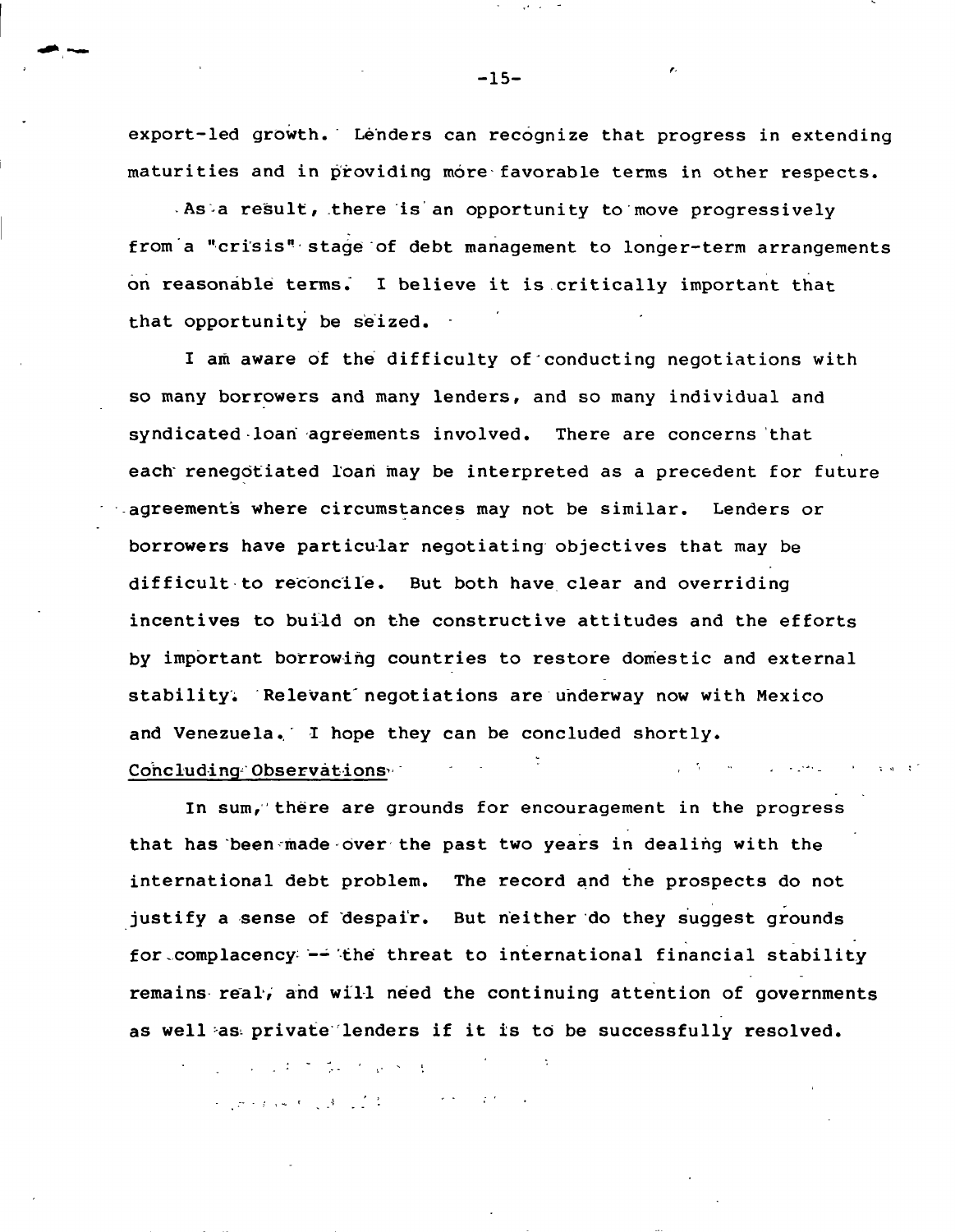**In the light of all the difficulties and strains, proposals have been made that the slogging, difficult, continuing process of adjustment, negotiation, and refinancing country by country be essentially abandoned and replaced by some sweeping new initiative to settle the problem decisively and "across the board." These proposals seem to me based on unrealistic assumptions — typically on an expectation that someone else is prepared to assume large new burdens.**

**I do not sense, in that connection, any willingness on the part of the U.S. Congress, or other parliaments, to provide massive new financial assistance for countries that, in the economic hierarchy of developing countries, are among the most advanced. Lending banks understandably do not volunteer to provide large interest subsidies for, or to write down, loans that can, after all, be serviced; nor is that necessarily in the interest of, countries that will be looking to international markets for credit to support growth in the years ahead. Those countries are not in the same position, in terms of their own resources and in terms of the efforts they have made to place their own economies-on a sounder footing, and it would be difficult — . even perverse to provide the same terms and conditions for all.**

**I do not minimize the real strains or, almost as important, the sense of fatigue that can set in when a large and complicated effort needs to be sustained. Results take time. That is one reason why, as I noted above, that as progress and performance . justify it, it does seem to me critically important to move to a new phase in which individual borrowers be able to refinance**

 $-16-$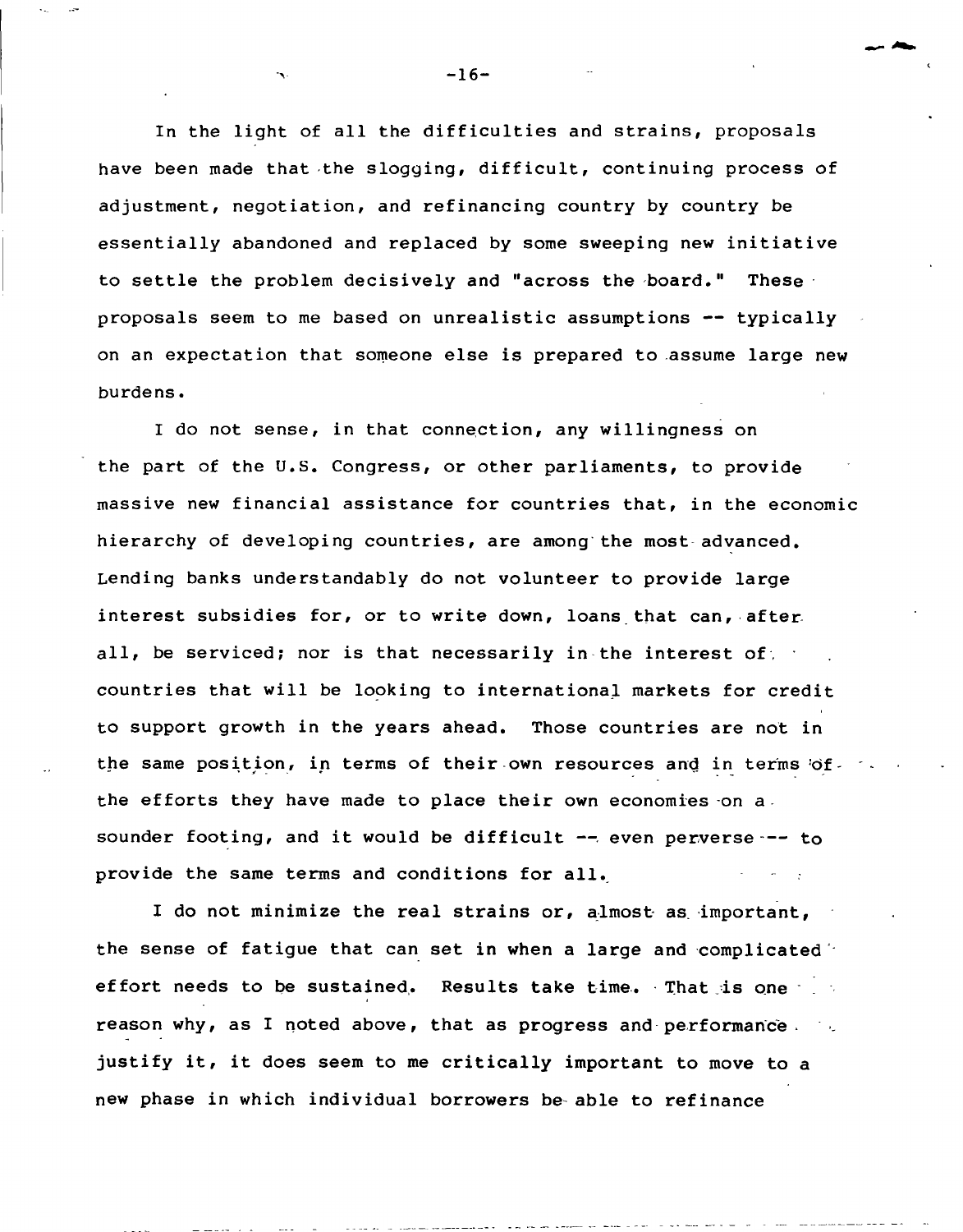**maturing debt for some period ahead at reasonable terms, permitting both borrowers and lenders to have a more certain and stable base for planning.**

**As the initial adjustments under the aegis of the IMF are made, the role for the World Bank and the regional development banks should become relatively more important, both in helping borrowers develop appropriate investment strategies and seeing to it that they can be appropriately financed. There are promising initiatives underway in the World Bank, for instance, that could importantly supplement the efforts of the IMF, the borrowing countries and the banks as the total effort is viewed in a longerterm perspective. I am thinking in part of the possibilities of encouraging so-called "co-financing" techniques, combining the strengths and resources of private lenders with those of international institutions. These initiatives, it seems to me, deserve our sympathic attention, and the institutions themselves our continuing financial support as required by prudent and effective policies. All of this would represent a natural evolution, providing both a transition to "normalcy" and a basis for constructive new patterns of international lending.**

**With this continuing effort, successful management of the debt problem can continue so long as certain fundamentals are respected — persistent and effective adjustment efforts by the borrowers, continuing growth among the industrial countries as a whole, maintenance of open markets for the products of developing countries ready to compete fairly in world markets, and reasonable**

**-17-**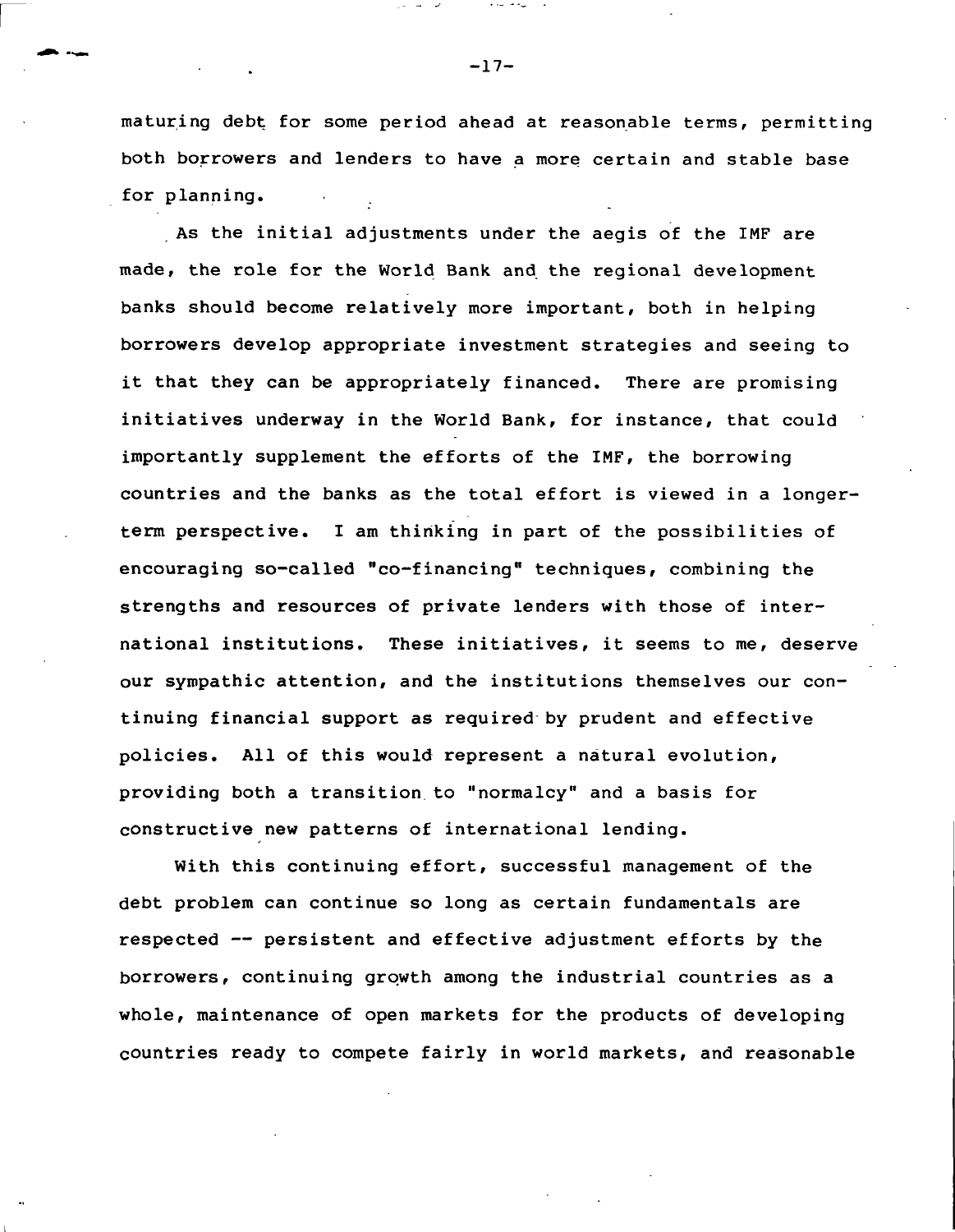**stability in financial markets (or better yet, declining interest rates) which in turn rests on keeping inflation and budgetary deficits under control. None of that requires perfection in every respect, and none of it will produce sudden and complete success in every case across the board. The process will take time. But it can work, and I believe it is working.**

**\*\*\*\*\*\* \***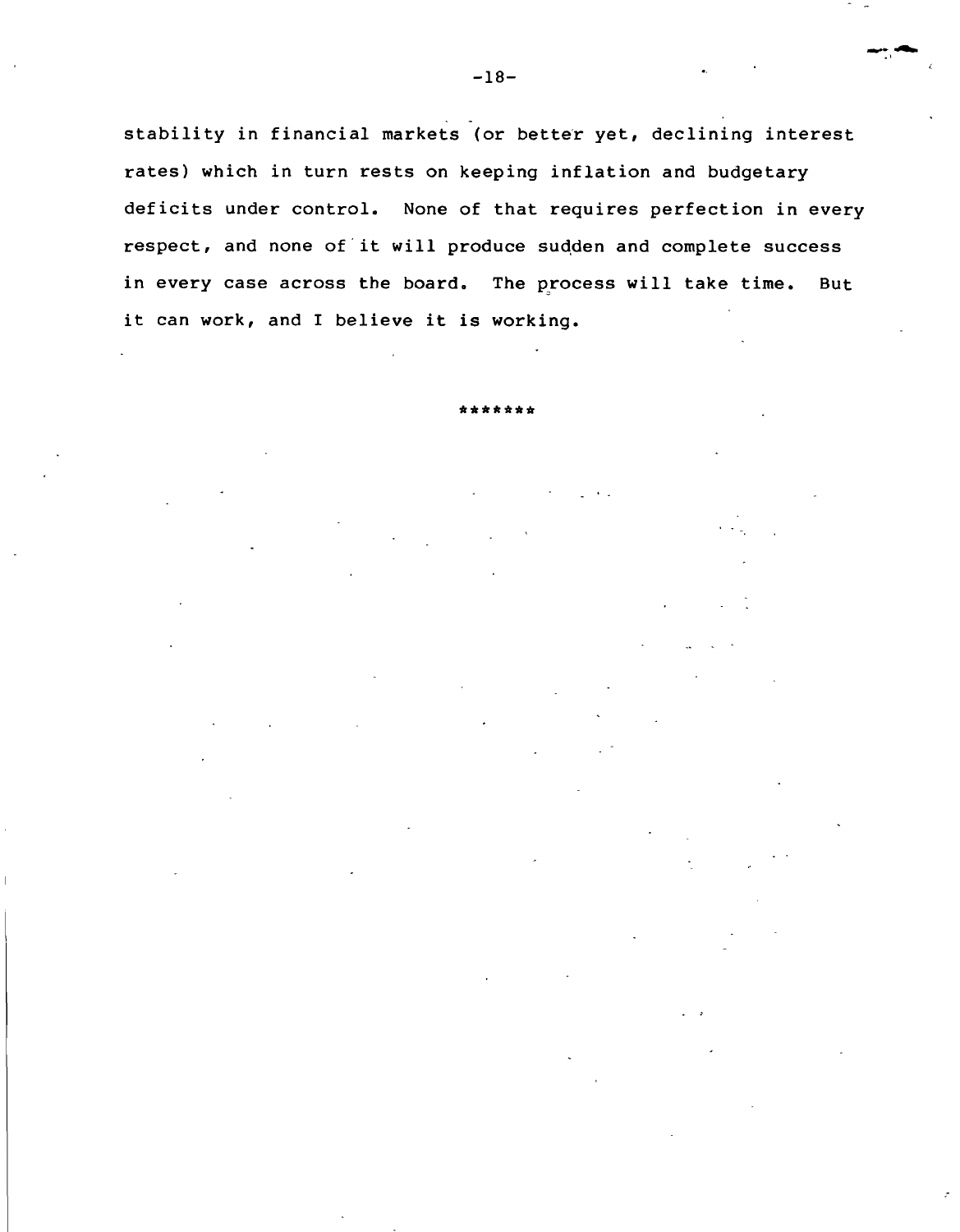|                                 |                                                         |                        |                        |                     | Ten Largest Borrowers among Developing and Eastern European Countries |         |         |                          |        |
|---------------------------------|---------------------------------------------------------|------------------------|------------------------|---------------------|-----------------------------------------------------------------------|---------|---------|--------------------------|--------|
|                                 |                                                         |                        |                        |                     | $(s.$ billions $)$                                                    |         |         |                          |        |
|                                 |                                                         |                        | Average<br>$1971 - 73$ | Average.<br>1974–75 | Average<br>$1976 - 78$                                                | 1980    | 1981    | 1982                     | 1983   |
|                                 | Braz11 <sup>1/</sup>                                    | $\{1, 2, 3, \ldots \}$ | $-1.8$                 | $-7.3$              | $-6.2$                                                                | $-12.8$ | $-11.8$ | $-16.3$                  | $-6.9$ |
|                                 | Mexico                                                  |                        | $-3.9$                 | $-4.2$              | $-3.0$                                                                | $-8.0$  | $-13.9$ | $-5.1$                   | 5.2    |
|                                 | Argentina                                               |                        | 0.0                    | $-0.6$              | 1.2                                                                   | $-4.8$  | $-4.7$  | $-2.5$                   | $-2.4$ |
|                                 | $\mathcal{A} \subset \mathcal{A}$<br>Korea <sub>s</sub> |                        | $2.05 - 0.5$           | $-2.0$              | $-0.5$                                                                | $-5.3$  | $-4.6$  | $-2.7$<br>$\mathbb{R}^2$ | $-1.6$ |
|                                 | Venezuela                                               |                        | $c_{1}$ $c_{3}$ 0.3    | 4.0                 | $-2.9$                                                                | 4.7     | 4.0     | $-4.2$                   | 3.7    |
| $\mathbf{f} \in \mathbb{R}^{N}$ | <b>Contractor</b><br>Indonesia                          | 234.7                  | $-0.4$                 | 0.3                 | $-0.8$                                                                | 2.9     | $-0.6$  | $-6.0$                   | $-5.8$ |
|                                 | Philippines                                             |                        | 0.2                    | $-0.6$              | $-1.0$                                                                | $-1.9$  | $-2.1$  | $-3.2$                   | $-2.8$ |
|                                 | Yugoslavia                                              |                        | 0.2                    | $-1.2$              | $-0.9$                                                                | $-2.2$  | $-1.8$  | $-1.6$                   | 0.3.   |
|                                 | Chile                                                   |                        | $-0.3$                 | $-0.5$              | $-0.6$                                                                | $-2.0$  | $-4.7$  | $-2.3$                   | $-1.1$ |
|                                 | 44 元格获益设施单则的模式。<br>Nigeria                              |                        | $-2.5$                 | $2.5$ <sup>:</sup>  | $-1.7$                                                                | 4.2     | $-5.8$  | $-7.3$                   | $-5.0$ |
|                                 | ament is the first the police of<br>Total of Above      |                        | $-8.7$                 | $-9.6$              | $-16.4$                                                               | $-25.2$ |         | $-46.0$ $-51.2$ $-16.4$  |        |
|                                 | MEMORANDUM ITEM:                                        |                        |                        |                     |                                                                       |         |         |                          |        |
|                                 | All non-Opec $LDC92$                                    |                        | n.a.                   | $-35$               | $-28$                                                                 | $-62$   | $-81$   | $-65$                    | $-46$  |

**Table 1 Current. Account Balances of the**

**1/ Includes reinvested profits.**

**2j From IMF World Economic Outlook (April 1984).**

**SOURCE: International Financial Statistics and national sources.**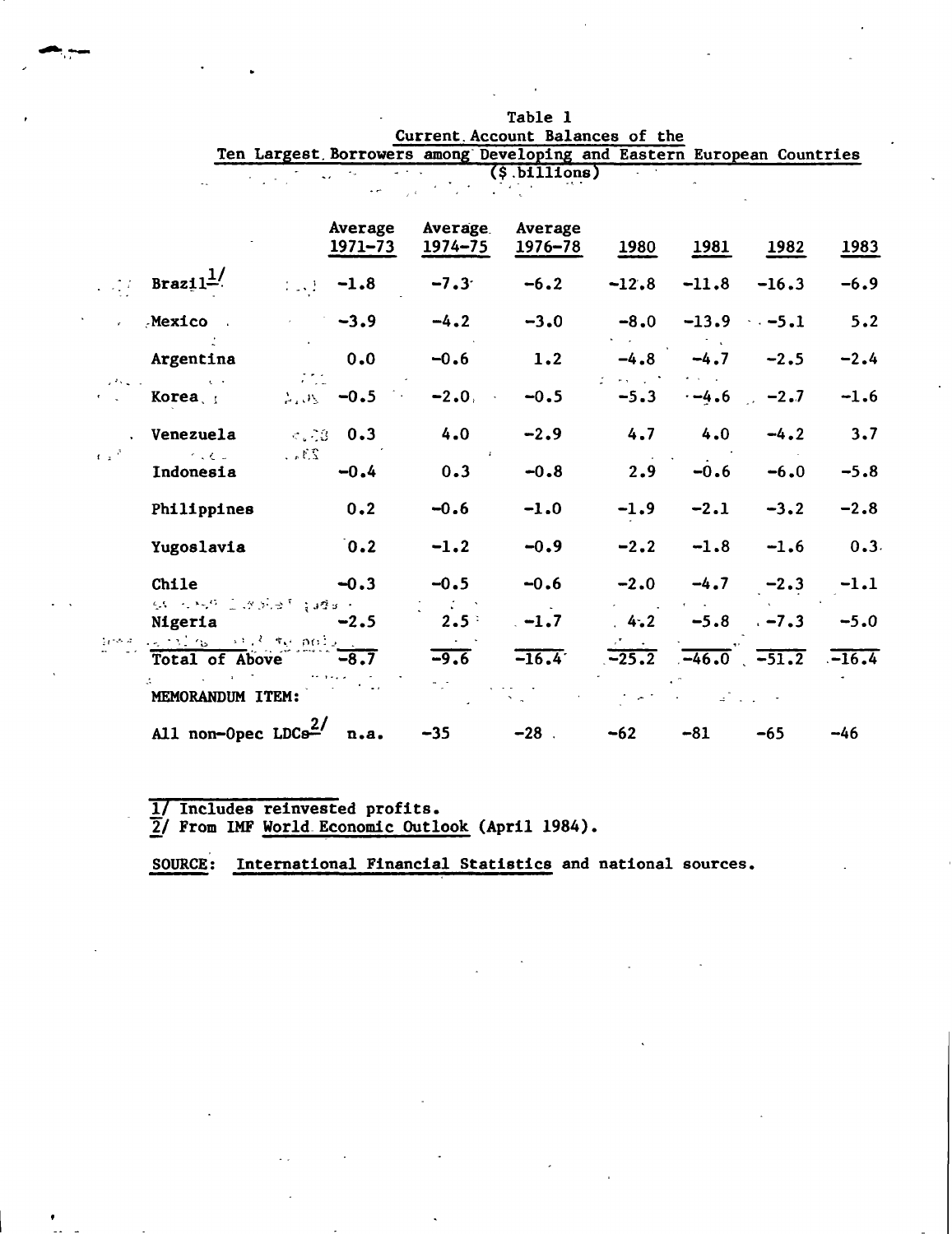|                             | 1979  | 1980  | 1981  | 1982             | 1983        |
|-----------------------------|-------|-------|-------|------------------|-------------|
| Total gross external debt   | 234.8 | 289.4 | 342.6 | 391.7            | $421 - 1/4$ |
| % change from previous year | 27.7  | 23.2  | 18.4  | 14.3             | 7.5         |
| debt to BIS-reporting banks | 145.5 | 186.9 | 225.1 | 244.2            | 256.5       |
| % change from previous year | 36.1  | 28.5  | 20.4  | 8.5 <sup>°</sup> | 5.0         |
| debt to U.S. banks          | 56.4  | 67.7  | 83.5  | 94.6             | 98.7        |
| % change from previous year | 20.0  | 20.0  | 23.3  | 13.3             | 4.3         |
|                             |       |       |       |                  |             |

| Table 2                                                  |  |
|----------------------------------------------------------|--|
| External Indebtedness of the Ten Largest Borrowers       |  |
| among Developing and Eastern European Countries, 1979-83 |  |
| $(§$ billions; end-of-year)                              |  |

**— Total gross^external debt is all public and private debt; Federal Reserve staff estimates based on national sources.**  $\mathcal{L}^{\text{max}}$ 

**— Debt to BIS-reporting banks is from Maturity Distribution of International Bank Lending, published by the BIS.**

i.

 $\sim 100$ 

 $\mathcal{M}(\mathcal{A})$ 

Listakní Lyfitziík<br>Lý Lizj Historik

 $\sim 10^{11}$  km

**— Debt to U.S. banks is from Country Exposure Lending Survey, published by the Federal Financial Institutions Examination Council.** $\mathcal{O}(\mathcal{O}_\mathcal{A})$  ,  $\mathcal{O}(\mathcal{O}_\mathcal{A})$